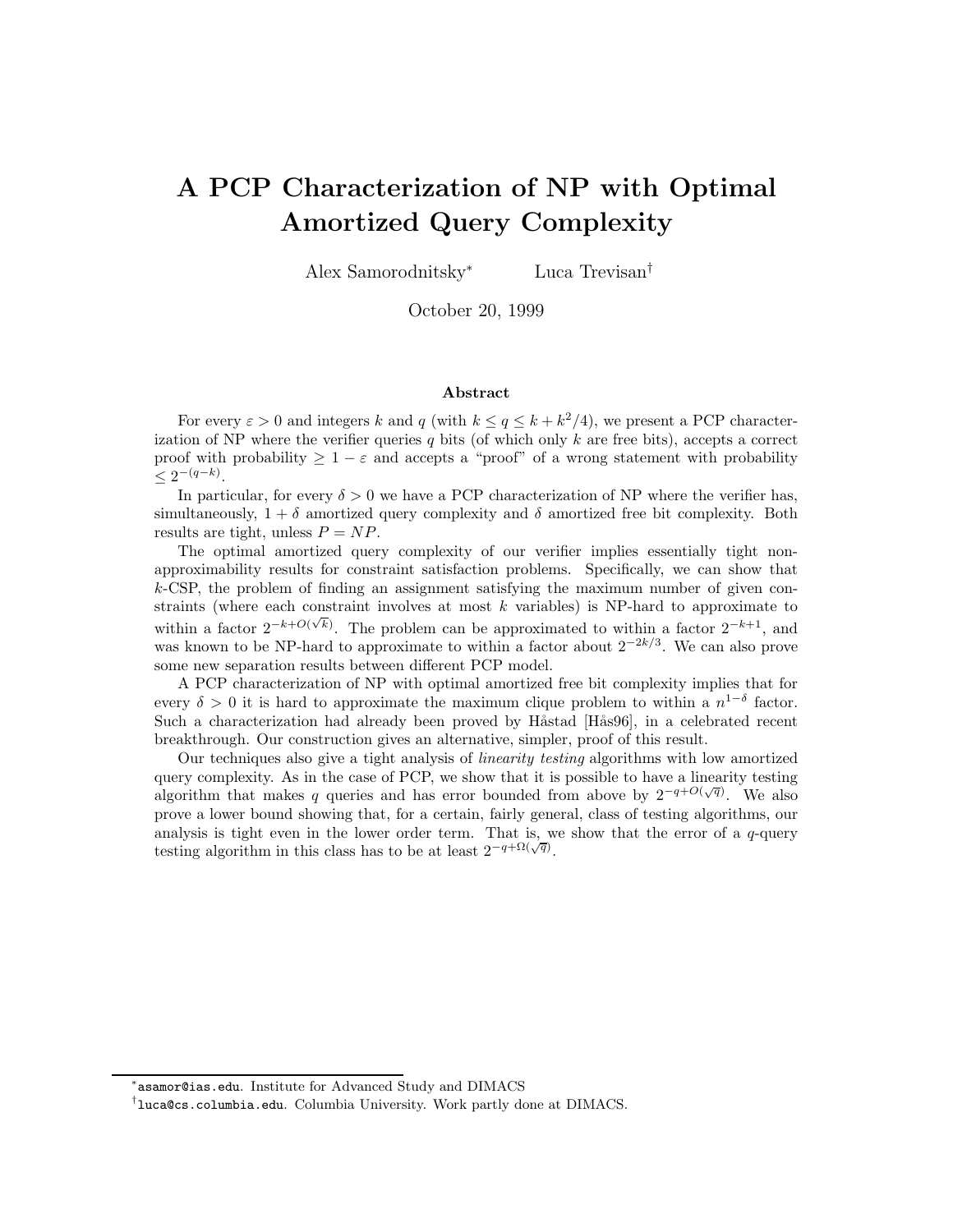### 1 Introduction

The PCP Theorem [AS98, ALM<sup>+</sup>98] gives a characterization of NP that is both useful and fascinating. It is fascinating for the surprisingly strong point that it makes about the power of randomness in computations, and it is useful for its applications to the study of the approximability of optimization problems, by a connection that was initiated by  $[FGL+91]$  and then stretched to an amazing extent.

In the last seven years, research on probabilistically checkable proofs has focused on achieving quantitative strengthening of the PCP Theorem, involving increasingly efficient verifiers [BGLR93, FK94, BS94, BGS98, Hås96, Hås97, Tre98, ST98 (and also, in a somewhat different direction, [RS97, AS97, DFK+99]). Such improvements of the PCP Theorem have been mostly driven by the search for improved non-approximability results, and some of the efficiency measures used for verifiers have been tailored to the goal of proving non-approximability results for specific problems (see [Bel96] for a survey on efficiency parameters for PCP and their relation to non-approximability results). In addition, the PCP model defines complexity classes of independent interest, and, at least for the most natural efficiency parameters, it is a natural question to ask what is the strongest version of the PCP Theorem, whether or not it yields improved non-approximability results.

The original version of the PCP Theorem states that proofs for any NP language can be encoded in such a way that their validity can be verified by only reading a constant number of bits, and with an error probability<sup>1</sup> that is upper bounded by a constant. In particular, the verifier of  $[ALM+98]$ had an error probability at most  $1/2$ , and the number of queries was at most  $10,000$  (a folklore estimation not explicitly made in the paper). The general goal is to construct verifiers having small error and small query complexity: while it is easy to trade off one parameter for the other, it is hard to optimize them simultaneously (and there are inherent limitations). In particular, already from [ALM+98] one can show that there is a PCP characterization of NP where the verifier makes 3 queries, and the error probability is bounded away from 1 (this is implicit in the [ALM+98] reduction of PCP computations to 3SAT); on the other hand, it is possible to get verifiers having an arbitrarily small error  $s > 0$ , and having query complexity  $O(\log(1/s))$ . Furthermore, one can show that, in a PCP characterization of NP, a verifier having error  $s$  must have query complexity at least  $log(1/s)$  (unless P=NP) [BGS98, Tre96]. So the best we can hope for (in terms of trade-off between error probability and number of queries) is to construct verifiers having error s and query complexity  $\bar{q} \log 1/s$  where  $\bar{q} > 1$  is some constant that we would like to be as small as possible. The parameter  $\bar{q}$  (the ratio between number of queries and logarithm of inverse error probability) is called the amortized query complexity of the verifier.

Another important PCP parameter is the *free bit complexity* of the verifier. We say that a verifier uses f free bits if there is a subset of f queries such that for any possible outcome to these queries there is only one possible answer to the other queries that would make the verifier accept.<sup>2</sup> The amortized free bit complexity of a verifier that uses f free bits and that has error s is  $f / \log(1/s)$ . The amortized free bit parameter is important for its application to the approximability of the Max Clique problem. In particular, if there is a PCP characterization of NP where the verifier has amortized free bit complexity  $\bar{f}$ , then Clique is hard to approximate to within a factor roughly  $n^{1/(1-\bar{f})}.$ 

<sup>&</sup>lt;sup>1</sup>A PCP verifier can make an error in two possible ways: it can reject a valid proof, or it can accept a "proof" of an invalid statement. In this paper we will only consider PCP verifiers that accept a valid proof with probability at least  $1 - \varepsilon$ , where  $\varepsilon > 0$  is a constant that can be made arbitrarily small independently of the other parameters of interest. Therefore we will use the term "error probability" as a synonym of "soundness," i.e. (an upper bound to) the probability of accepting a proof of an incorrect statement.

<sup>&</sup>lt;sup>2</sup>A more general definition is given in [BGS98].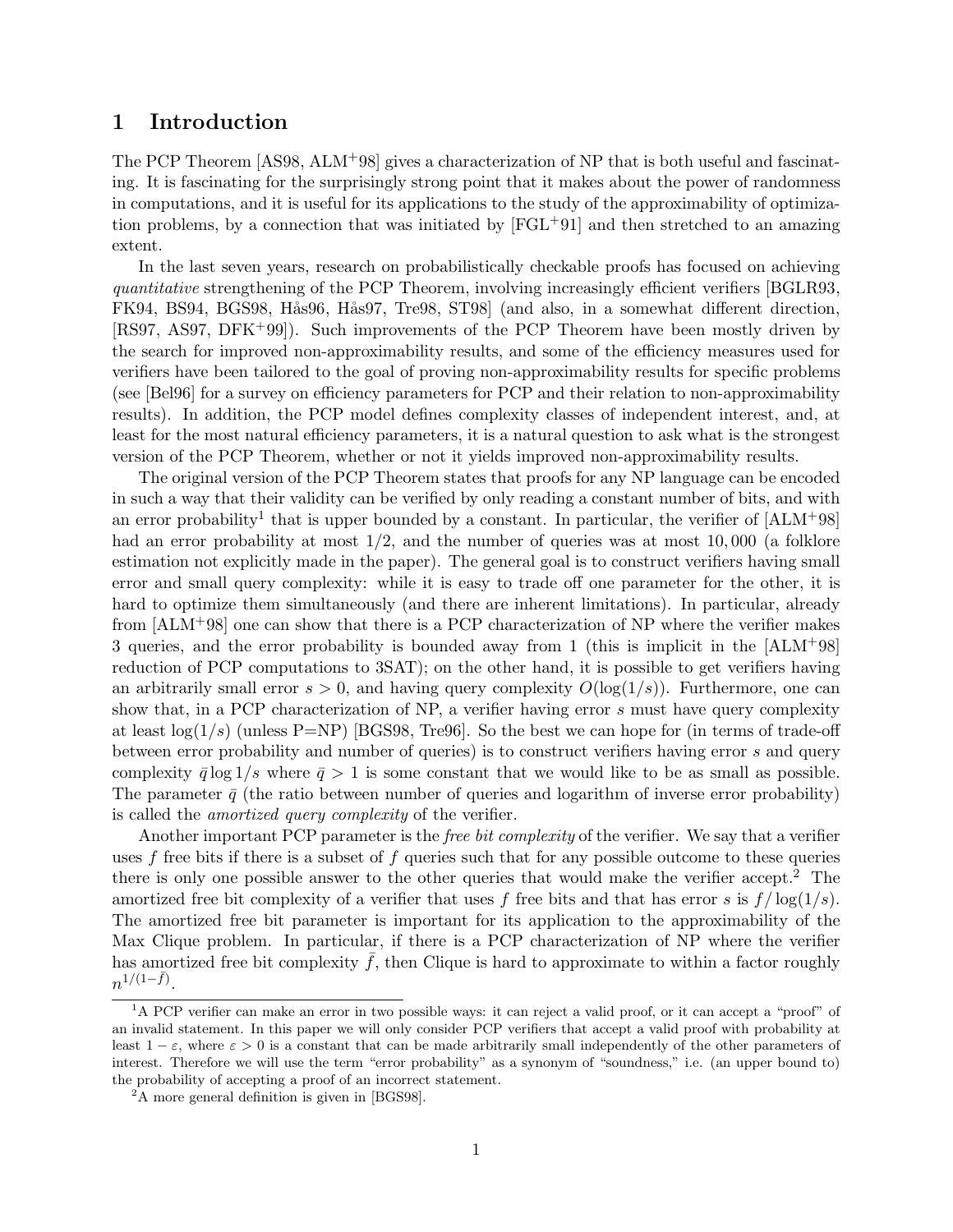### 1.1 Previous Work

Previous results showed that there is a PCP characterization of NP with amortized query complexity  $1.5 + \delta$  for any  $\delta > 0$  [ST98]. In terms of free bit complexity, Håstad showed that for every  $\delta > 0$ there is a construction with  $\delta$  amortized free bits. The construction of [Hås96] uses an unbounded number of amortized query bits. On the other hand, it was known that a PCP verifier that makes  $q$ queries and has an error probability less than  $2^{1-q}$  can only recognize languages in P [BGS98, Tre96]. So, unless  $P = NP$ , PCP characterizations of NP must employ verifiers having amortized query complexity bigger than 1.

The main open question left from the work of [ST98] is a construction with  $1 + \varepsilon$  amortized query bits. As will be discussed later, this has implications for constraint satisfaction problems and for the relation between different PCP models. A somewhat different question was to get a simpler proof of the result of Håstad [Hås96], whose analysis was very involved.

### 1.2 Linearity Testing

In [Tre98, ST98], PCP constructions are achieved by first analysing the related and somewhat simpler *linearity testing* problem, and then adapting linearity testing algorithms, and their analysis, to the PCP setting. In this paper we follow a similar route.

Recall that a function  $f: \{0,1\}^n \to \{0,1\}$  is linear if for every  $x, y \in \{0,1\}^n$  it holds  $f(x) \oplus$  $f(y) = f(x \oplus y)$ . Equivalently, f is linear if there exists a subset  $\alpha \subseteq \{1, \ldots, n\}$  such that  $f(x) =$  $\bigoplus_{i\in\alpha} x_i$ . In the linearity testing problem we are given oracle access to a function  $f: \{0,1\}^n \to \{0,1\}$ and we want to determine whether  $f$  is linear, or if  $f$  is very far from every linear function, where the distance  $\text{Dist}(f, g)$  between two functions is the fraction of points where they disagree (for a function f and a family F we also use the notation  $\text{Dist}(f, \mathcal{F}) = \min_{q \in \mathcal{F}} \text{Dist}(f, g)$ .) Let us call LIN the set of linear functions. We want a randomized test that always accepts linear functions and that accepts with very small probability functions that are far from the set of linear functions. More precisely, we are interested in having a small acceptance probability for the functions that have a low correlation with being linear, that is functions f such that  $\text{Dist}(f, \text{LIN}) \approx 1/2$ . We will say that a testing algorithm has "error probability at most  $s$ ," if for every function f such that  $1/2 - \varepsilon \le \text{Dist}(f, \text{LIN}) \le 1/2 + \varepsilon$  we have that the test accepts f with probability at most  $s + \varepsilon$ . The amortized query complexity of a test having error s that makes q queries is defined as usual as  $q/\log(1/s)$ . This definition may look somewhat contrived, but testing algorithm having a certain error probability under this definition have a strong analogy to PCP constructions with the same soundness.

Trevisan [Tre98] described a family of linearity testing algorithms and was able to analyse some of them. The best ones had amortized query complexity about 1.5. Sudan and Trevisan [ST98] extended this analysis to the PCP setting.

#### 1.3 Our Results

We denote by naPCP<sub>c,s</sub>[log, q] the class of problems that admit a proof system where the verifier runs in polynomial time, uses a logarithmic number of random bits, reads non-adaptively at most q bits of the proof and satisfies the following properties: a valid proof of a correct statement is accepted with probability at least  $c$  and any "proof" of an incorrect statement is accepted with probability at most s. In this paper we show the following.

**Theorem 1 (Main)** For every  $\varepsilon > 0$  and integers k, q, with  $q \leq k + k^2/4$ , NP  $naPCP_{1-\varepsilon,s}[\log,q]$  where  $s=2^{k-q}$ . In addition, the free bit complexity of the verifier is k.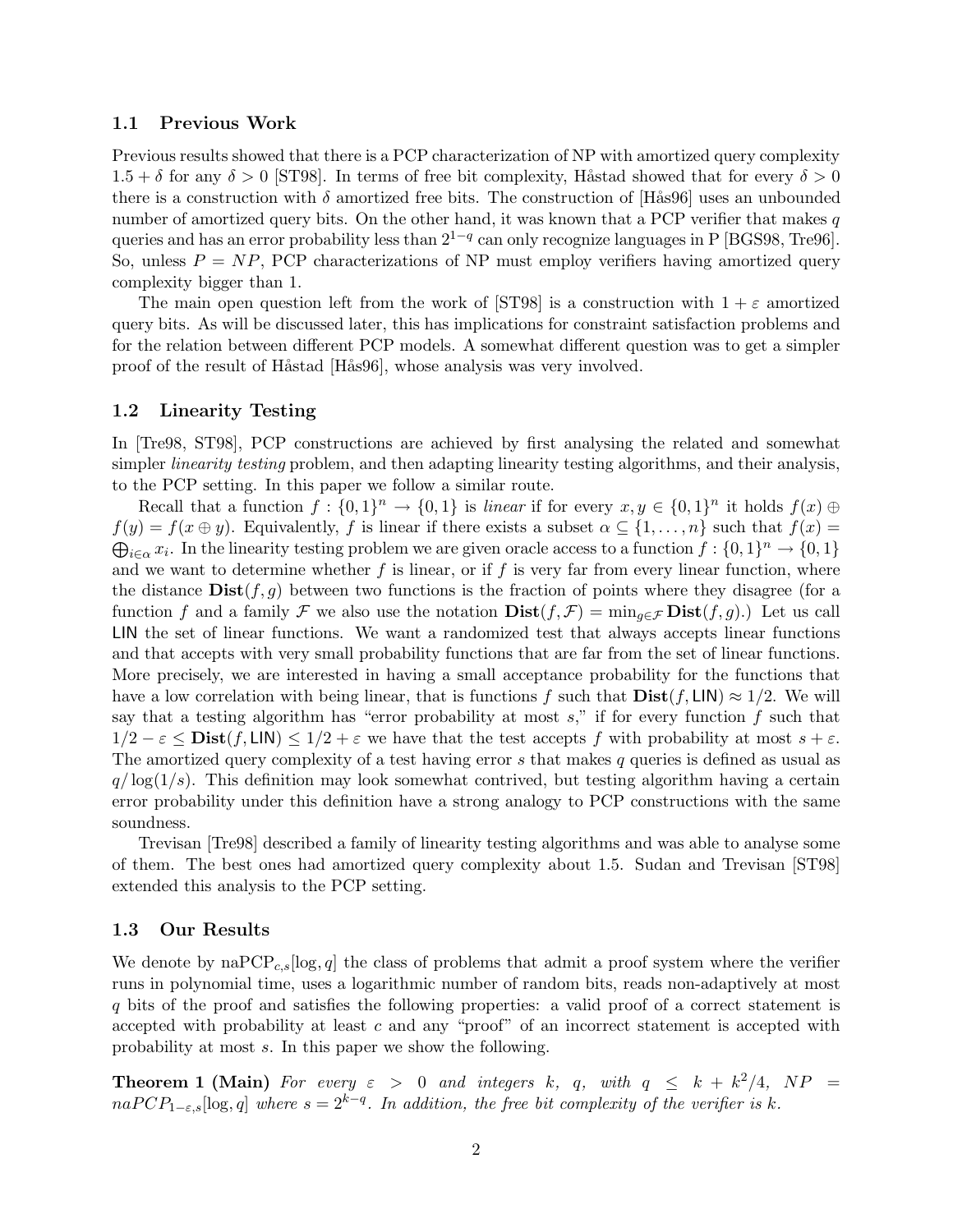In other terms, we give a construction that makes q queries, uses about  $2\sqrt{q}$  free bits, and has soundness about  $2^{2\sqrt{q}-q}$ . The amortized query complexity of our verifier is thus about  $1+2/\sqrt{q}$ , and its amortized free bit complexity is  $2/\sqrt{q}$ . While this does not perfectly match known impossibility results (that only rule out a combination of q queries and soundness  $2^{1-q}$ ) we do prove a tight  $1+\delta$  amortized query complexity, and we derive an alternative proof of the  $\delta$  amortized free bit complexity result by Håstad. Our proof seems to be considerably simpler (at a both a technical and a conceptual level) than Håstad's original one, although it uses related machinery.

We can also prove a very strong result in terms of linearity testing with low amortized query complexity.

**Theorem 2** For every  $k, q$  with  $q \leq k + \binom{k}{2}$  $\binom{\kappa}{2}$  there is a testing algorithm  $A$  that makes  $q$  accesses to a function f given as an oracle, and if f is linear, then A accepts with probability 1. If  $1/2 - \varepsilon \le$  $\text{Dist}(f, \text{LIN}) \leq 1/2 + \varepsilon$ , then A accepts with probability at most  $2^{k-q} + \varepsilon$ .

Since our testing algorithm makes q queries and has a probability at most  $2^{\sqrt{2q}-q}$  of incorrectly accepting a function f that is from linear, its amortized query complexity tends to 1 for large  $q$ . Our result is proved using testing algorithms described in [Tre98], whose analysis was not possible using the techniques of [Tre98].

The testing algorithms introduced in [Tre98] are associated to undirected graphs. To each graph  $G = (V, E)$  there is an associated testing algorithm that makes  $q = |V| + |E|$  queries and invokes  $|E|$ instances of an atomic linearity test due to [BLR90]. Each atomic test has error probability 1/2, and if they were invoked independently, the error probability of the composed test would be  $2^{-|E|}$ . Indeed, the invocations of the atomic tests are not independent, however we prove that when the tests are invoked on functions very far from being linear, the atomic tests have low correlation, and the error probability of the composed test is  $2^{-|E|}$ . For a complete graph, the error probabilty is 2<sup> $\Theta(\sqrt{q})-q$ </sup>. There is a natural way of generalizing the tests of [Tre98] so that each test is associated to a hypergraph  $H = (V, E)$ , and the test associated to H makes  $q = |V| + |E|$  queries and makes  $|E|$  invocations to the  $|BLR90|$  atomic test. In analogy to what we prove in this paper, one would be tempted to conjecture that such a test has error probability  $2^{-|E|}$  that, as a function of the number of queries, is as low as  $2^{O(q^{1/d})-q}$  for a d-uniform hypergraph, and even  $2^{O(\log q)-q}$  for the complete hypergraph.

Instead, we are able to show that any hypergraph-based testing algorithm that makes q queries must have an error probability at least  $2^{\Omega(\sqrt{q})-q}$ . It remains an open question whether there are linearity testing algorithms (of different kind) having error probability  $2^{o(\sqrt{q})-q}$  where q is the number of queries. The only general lower bound is that a testing algorithm that makes  $q$  queries must have error probability at least  $2^{\Omega(\log q)-q}$ .

#### 1.4 Applications

We refer to [Tre98] and [ST98] for discussions on the application of PCP with low amortized query complexity.

For an integer  $k \geq 2$ , the Max kCSP problem is the variation of Max kSAT where we are given a set of boolean expressions, each one involving at most k variables, and we want to find an assignment of values to the variables such that the maximum number of expressions is satisfied. This family of problems, as well as some special cases, is very well studied [KMSV99, Cre95, Tre96, Tre97, TSSW96, KSW97, Zwi98a, Zwi98b]. Max kCSP is NP-hard to approximate to within a factor of roughly  $2^{-2k/3}$  [ST98]. The best known algorithm has an approximation ratio  $2^{-(k-1)}$ [Tre96] (note that a random solution is  $2^{-k}$ -approximate.) In general, if  $NP = \text{naPCP}_{c,s}[\log, q]$ ,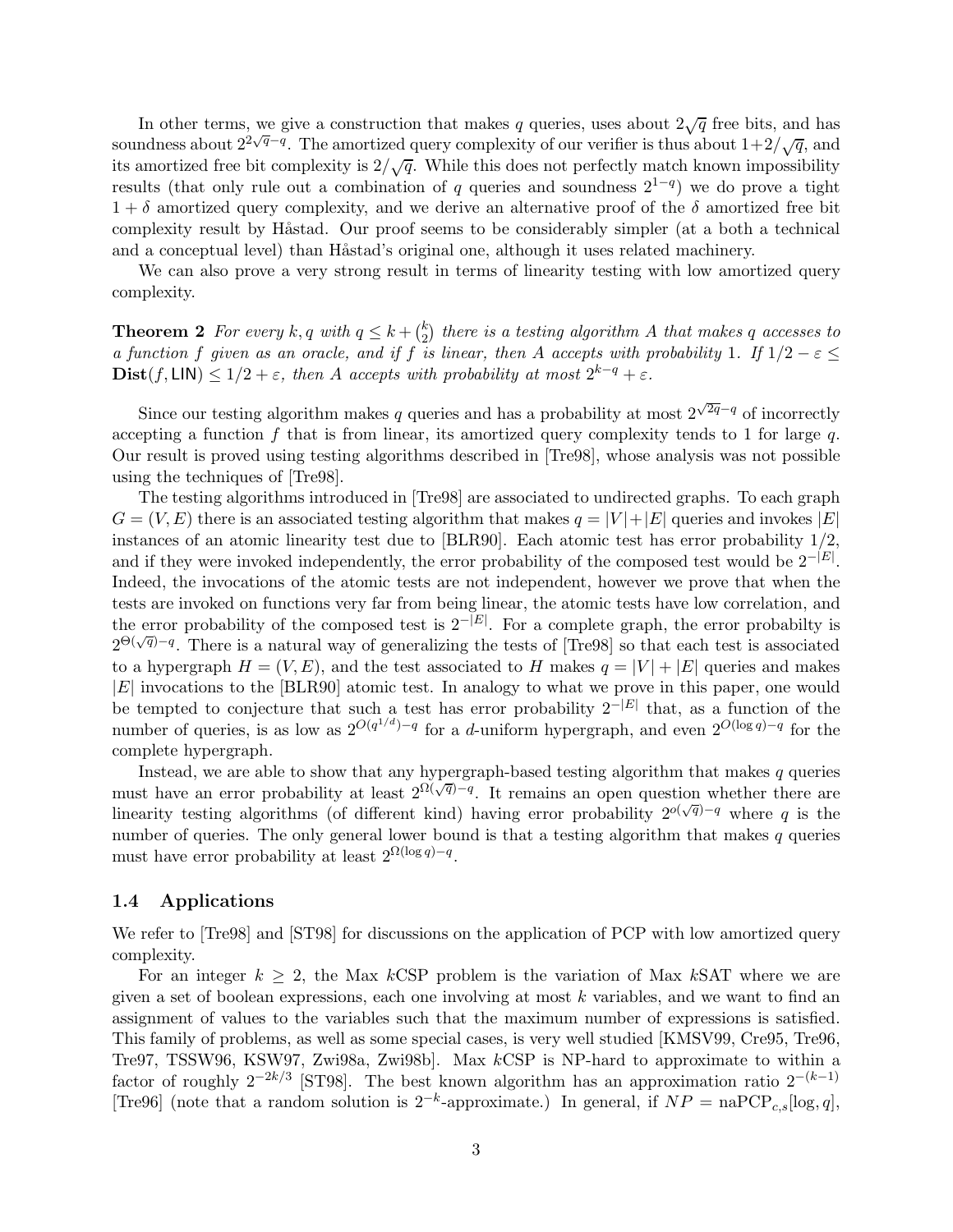then Max  $qCSP$  is NP-hard to approximate to within a factor larger than  $s/c$  (see e.g. [Tre96]). The following, almost tight, non-approximability result is then an immediate consequence of Theorem 1.

## **Corollary 1** For every k, the Max kCSP problem is NP-hard to approximate to within  $2^{-k+O(\sqrt{k})}$ .

To illustrate another consequence of our main result, consider the PCP model where each entry of the proof is not a bit, but rather an element of the alphabet  $\{0, 1\}^l$ . If a verifier makes k queries in this model, it can be simulated by an ordinary PCP verifier that makes kl queries. Intuitively, this reduction should not be tight, since making kl unrestricted queries seems to give more power than being constrained to query  $k$  blocks of l-bits data. A negative result on the power of this PCP classes was (in a slightly different language) given in [STX98]. Specifically, it was shown that a verifier that reads  $k$  entries in a proof having entries of size  $l$  cannot have an error less than  $2^{-l(k-1)}$ . This means that if we define the query complexity as lk, and the amortized query complexity similarly, a verifier that reads  $k$  block must have amortized query complexity at least  $k/(k-1)$ . So, another consequence of Theorem 1 is that for every fixed k, and for sufficiently large l, there is a separation between the power of a verifier that reads  $k$  entries of size l is less than the power of a verifier that reads lk bits without restrictions. (Only a separation result for the case  $k = 2$  was known before [ST98].)

#### 1.5 Techniques

In this paper we analyse linearity testing algorithms and PCP verifiers that were considered in [Tre98, ST98], but whose analysis was beyond the techniques of those papers. The main contribution of [Tre98] was the definition of a family of tests/verifiers. In [ST98] a new composition theorem was proved, showing how "inner verifiers" developed in analogy to the linearity testing algorithms of [Tre98] could yield PCP constructions. Both [Tre98] and [ST98] make use of ideas appeared in previous papers, most notably [Hås96, Hås97]. The reader can find additional references and proper credits in [Tre98, ST98].

We first consider the point where the analysis of the linearity testing algorithms in [Tre98] broke down. A similar difficulty arises in PCP constructions. In the remainder of this discussion, we will assume that the boolean values  $\{0, 1\}$  are represented as  $\{1, -1\}$ . In particular, ⊕ becomes multiplication, and a function  $f: \{1, -1\}^n \to \{1, -1\}$  is linear if and only if there is a subset  $\alpha \subseteq \{1, \ldots, n\}$  such that  $f(x) = \prod_{i \in \alpha} x_i$ . We also associate to every function  $f: \{1, -1\}^n \to \mathbf{R}$  (as a special case, to every function  $f: \{1, -1\}^n \to \{1, -1\}$ , a sequence of  $2^n$  real values, a real value denoted  $f_{\alpha}$  for any  $\alpha \subseteq \{1, \ldots, n\}$ . Such values are called the Fourier coefficients of f, and their definition and properties are not important in the following discussion. In [Tre98] it was proved that a key technical lemma in the analysis of linearity testing algorithms was to show that for every graph of the form  $([k], S)$  and for every function  $f: \{1, -1\}^n \to \{1, -1\}$ ,

$$
\mathbf{E}_{x_1,\ldots,x_k \in \{1,-1\}^n} \left[ \prod_{(i,j) \in S} f(x_i) f(x_j) f(x_i \cdot x_j) \right] \le \max_{\alpha} |\hat{f}_{\alpha}| \tag{1}
$$

In [Tre98], Expression (1) was proved only for the special case where each connected component of  $([k], S)$  is either a path or a bipartite graph with the smallest component of the bipartition having one or two vertices. The techniques of  $[Tree98]$ , in the cases where they worked, also proved Expression (1) for all functions  $f: \{1, -1\}^n \to \mathbf{R}$  having  $\mathbf{E}_x f^2(x) \leq 1$ . However, for general graphs, there are functions for which  $\mathbf{E}_x f^2(x) \leq 1$ , and for which Expression (1) does not hold. So the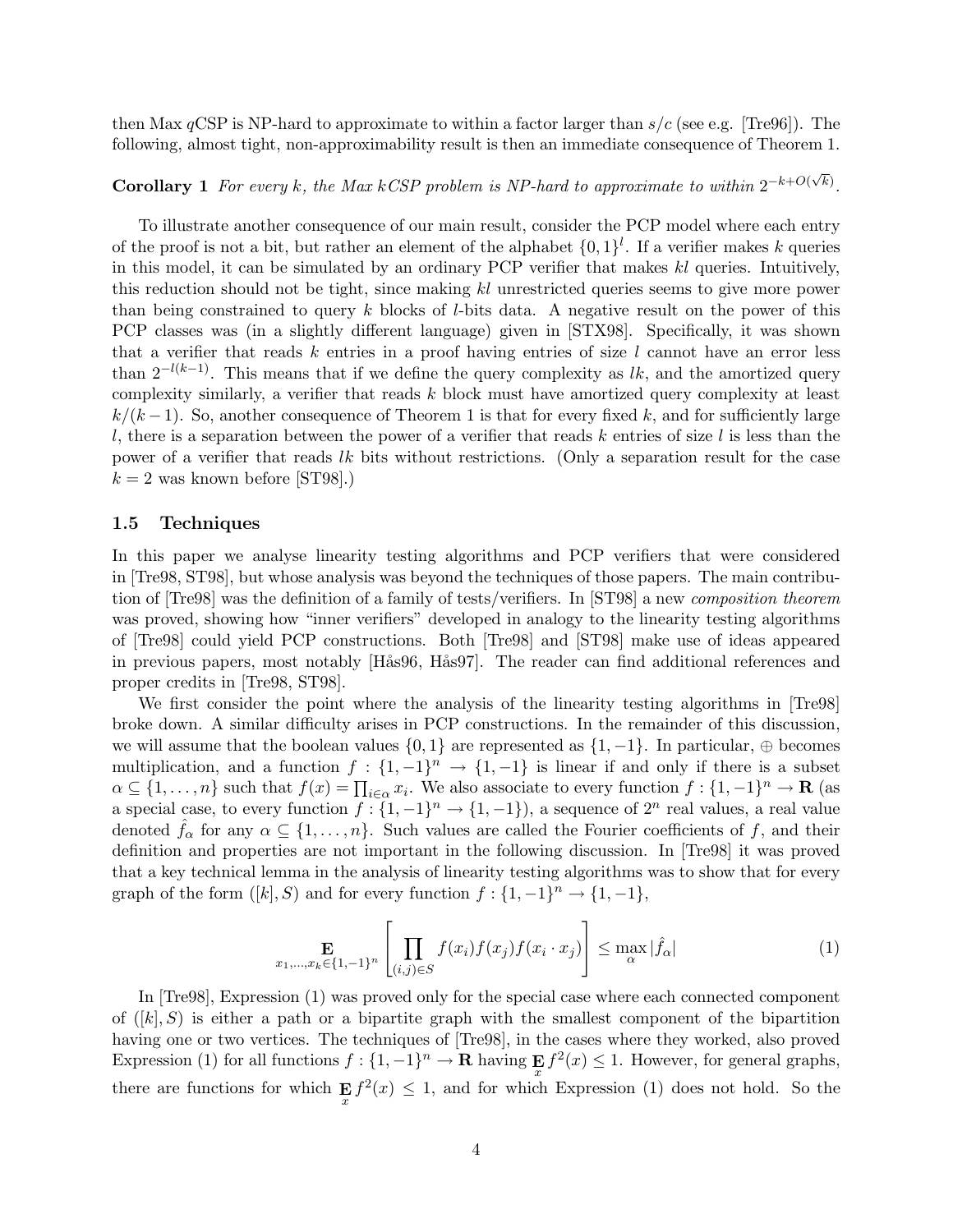fact that the techniques of [Tre98] generalized to arbitrary real functions with  $\mathbf{E}_x f^2(x) \leq 1$  was a fundamental limitation.

In this paper we show a technical lemma that reduces the general case of Expression (1) to the special case studied in [Tre98]. The reduction is a technically simple application of Cauchy-Swartchz, and only works for functions  $f: \{1, -1\}^n \to \{1, -1\}.$ 

Similarly, we are able to show that the analysis of PCP "inner" verifiers that eluded the techniques of [ST98] can be reduced to the analysis of inner verifiers that were analysed in [ST98]. Once a tight analysis of inner verifiers is obtained, a "composition theorem" proved in [ST98] gives a PCP characterization of NP.

### 1.6 Organization of the Paper

We prove a simple probabilistic lemma in Section 2. The lemma gives the reduction of the general case of the analysis of linearity test and "inner verifiers" to the special cases studied in [Tre98, ST98]. Our results on linearity testing are presented in Section 3. Preliminary definitions on PCP are given in Section 4, and our results on PCP are in Section 5. We present in Section 6 a lower bound on the error probability of a generalized class of linearity testing algorithms.

### 2 A Probabilistic Lemma

Lemma 3 below is the main inequality we use in this paper. It is a consequence of the Cauchy-Schwarz inequality.

**Lemma 3** For every two integers k, l for every two functions  $F: \{1, -1\}^k \times \{1, -1\}^l \to \mathbf{R}$  and  $G: \{1, -1\}^l \to \mathbf{R}$ , we have

$$
\mathop{\mathbf{E}}_{x,y}[F(x,y)G(y)] \le \sqrt{\mathop{\mathbf{E}}_{x_1,x_2,y}[F(x_1,y)F(x_2,y)]} \sqrt{\mathop{\mathbf{E}}_{y}[G^2(y)]}
$$
(2)

PROOF:

$$
\mathbf{E}[F(x,y)G(y)] = \mathbf{E}[(\mathbf{E}[F(x,y)])G(y)]
$$
\n
$$
\leq \sqrt{\mathbf{E}[(\mathbf{E}[F(x,y)])^2]} \sqrt{\mathbf{E}[(G(y))^2]}
$$
\n
$$
= \sqrt{\mathbf{E}[\mathbf{E}[F(x,y)] \cdot \mathbf{E}[F(x_2,y)]]} \sqrt{\mathbf{E}[(G(y))^2]}
$$
\n
$$
= \sqrt{\mathbf{E}[\mathbf{E}[F(x_1,y)] \cdot \mathbf{E}[F(x_2,y)]]} \sqrt{\mathbf{E}[(G(y))^2]}
$$
\n
$$
= \sqrt{\mathbf{E}[\mathbf{E}[F(x_1,y)] \cdot \mathbf{E}[F(x_2,y)]} \sqrt{\mathbf{E}[G^2(y)]}
$$

The second inequality is a consequence of the following (average) version of the Cauchy-Schwarz inequality: for any two random variables  $A, B$  over the same sample space,  $\mathbf{E}[AB] \leq \sqrt{\mathbf{E}[A^2]} \sqrt{\mathbf{E}[B^2]}$ .

In particular, if the range of G is contained in the interval  $[-1, 1]$ , then  $G^2(\cdot)$  is always at most one, and the expression can be furtherly simplified.

**Corollary** 2 For every two integers k, l for every two functions  $F: \{1, -1\}^k \times \{1, -1\}^l \to \mathbf{R}$  and  $G: \{1, -1\}^l \to [-1, 1],$  we have

$$
\mathop{\mathbf{E}}_{x,y}[F(x,y)G(y)] \le \sqrt{\mathop{\mathbf{E}}_{x_1,x_2,y}[F(x_1,y)F(x_2,y)]}
$$
(3)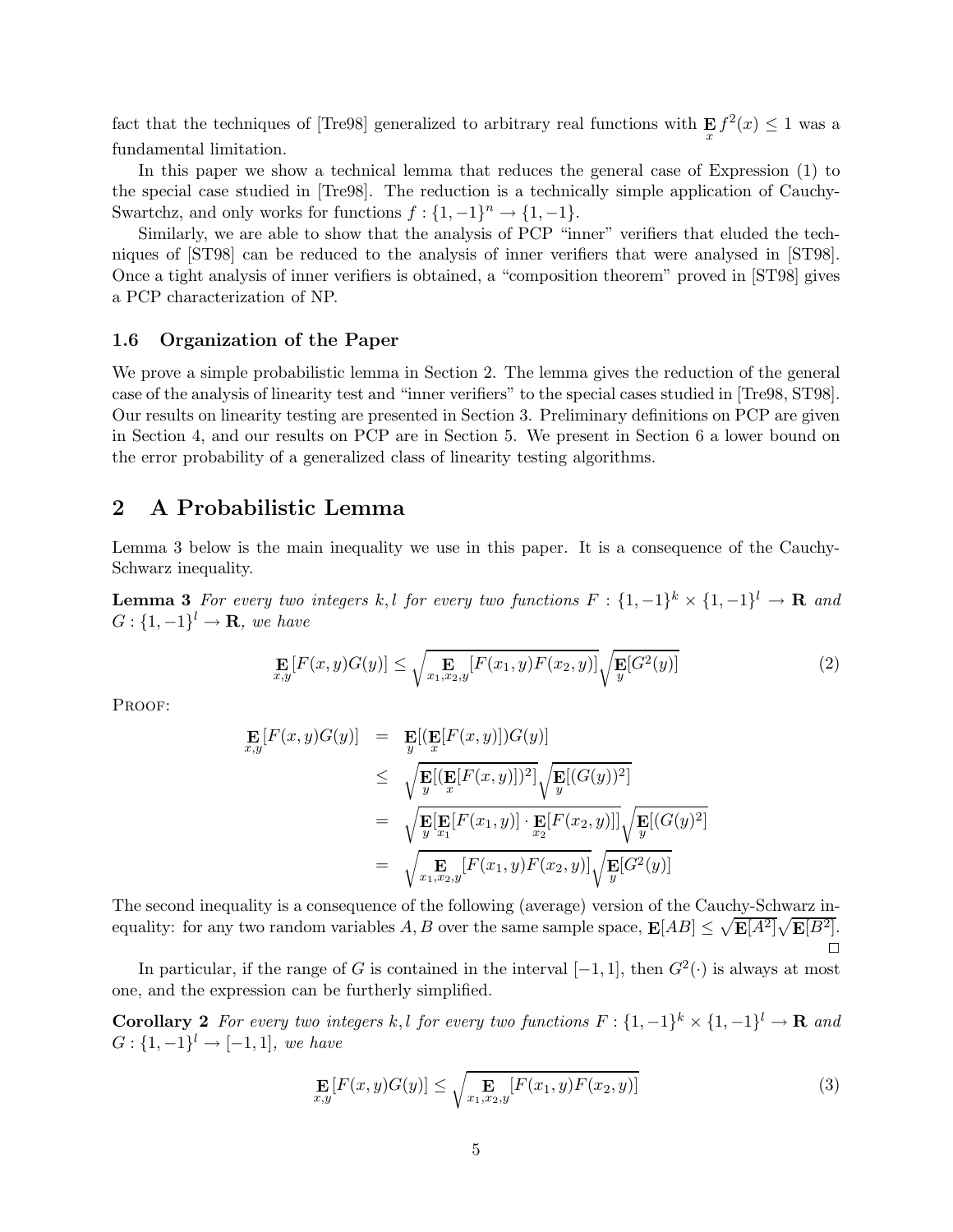### 3 Linearity Test with Amortized Query Complexity  $1+\varepsilon$

Let  $([k], E)$  be an undirected graph on k vertices. Consider the test

LinTestGraph $(G; f)$ Choose uniformly at random  $x_1, \ldots, x_k \in \{1, -1\}^n$ if  $f(x_i)f(x_j)f(x_ix_j) = 1$  for all  $(i, j) \in E$ then accept else reject

It has been shown in [Tre98] (and it is an easy calculation) that

$$
\Pr[\mathsf{LinTestGraph}(G; f) \text{ accepts }] = \frac{1}{2^{|E|}} \sum_{S \subseteq E} \mathop{\mathbf{E}}_{x_1, \dots, x_k} \left[ \prod_{(i,j) \in S} f(x_i) f(x_j) f(x_i x_j) \right]. \tag{4}
$$

where we use the convention that a product ranging over an empty set is 1.

It has also been shown in [Tre98] that for every  $k$ 

$$
\mathop{\mathbf{E}}_{z_1,z_2,x_1,\ldots,x_k} \prod_{i\in[2],\ j\in[k]} f(z_i)f(x_j)f(z_ix_j) \le \max_{\alpha} \hat{f}_{\alpha}^2
$$

The main result of this section is the following lemma.

**Lemma 4** Let  $f: \{1, -1\}^n \rightarrow \{1, -1\}$ , let  $k \geq 2$  be an arbitrary integer, and let  $([k], S)$  be an arbitrary graph. Then  $\mathop{\mathbf{E}}_{x_1,\dots,x_k} \prod_{(i,j)\in S} f(x_i) f(x_j) f(x_i x_j) \leq \max_{\alpha} |\hat{f}_{\alpha}|.$ 

PROOF: Let us assume without loss of generality that node  $(1,2)$  is an edge. We can define two functions  $L: \{1, -1\}^{k \times n} \to \{1, -1\}$  and  $R: \{1, -1\}^{(k-1)\times n} \to \{1, -1\}$  as follows:

$$
L(x_1, x_2, \dots, x_k) = \prod_{(1,j) \in S} f(x_1) f(x_1 x_j) f(x_j)
$$

and

$$
R(x_2,\ldots,x_k) = \prod_{(i,j)\in S, i,j\neq 1} f(x_i) f(x_i x_j) f(x_j)
$$

That is, the expression that we want to bound is the expectation of  $L(x_1, \ldots, x_k)R(x_2, \ldots, x_k)$ . We can invoke Corollary 2 and see that

$$
\mathbf{E}_{x_1,...,x_k} \prod_{(i,j)\in S} f(x_i) f(x_j) f(x_i x_j) = \mathbf{E}_{x_1,...,x_k} L(x_1,...,x_k) R(x_2,...,x_k)
$$
  
 
$$
\leq \sqrt{\sum_{z_1,z_2,z_2,...,x_k} L(z_1,x_2,...,x_k) L(z_2,x_2,...,x_k)}
$$

where

$$
\mathop{\mathbf{E}}_{z_1,z_2,x_2,...,x_k} L(z_1,x_2,...,x_k) L(z_2,x_2,...,x_k) = \mathop{\mathbf{E}}_{z_1,z_2,x_2,...,x_k} \prod_{(1,j)\in S} (f(z_1)f(z_1x_j)f(x_j))(f(z_2)f(z_2x_j)f(x_j))
$$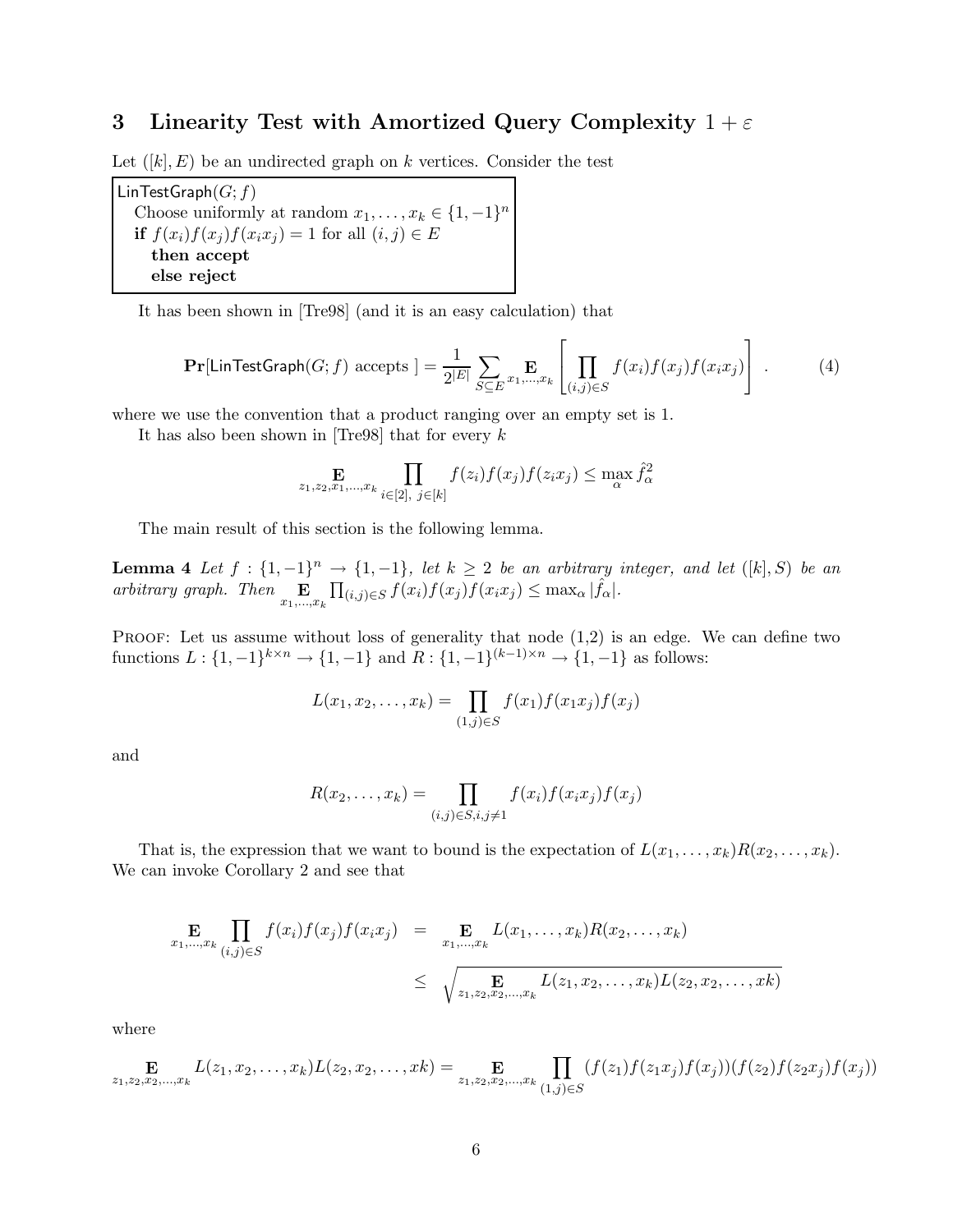Now, if we call d the degree of vertex 1 in S, and we call  $y_1, \ldots, y_d$  the variables  $x_j$  corresponding to a  $j$  adjacent to 1, the above expression becomes

$$
=\mathop{\mathbf{E}}\limits_{z_1,z_2,y_1,\ldots,y_d}\prod\limits_{i\in[2],j\in[d]}f(z_i)f(z_iy_j)f(y_j)\leq\max_{\alpha}\hat{f}_{\alpha}^2
$$

 $\Box$ 

A tight analysis of graph-tests is now an immediate consequence of Lemma 4 and Expression 4

**Theorem 5** Let  $f: \{1, -1\}^n \to \{1, -1\}$ , let  $k \geq 2$  be an arbitrary integer, and let  $G = ([k], E)$  be an arbitrary graph. Then  $Pr[LinTestGraph(G; f)$  accepts  $] \leq \frac{1}{2^{|I|}}$  $\frac{1}{2^{|E|}} + \frac{2^{|E|-1}}{2^{|E|}}$  $\frac{|E|-1}{2^{|E|}}\max_{\alpha}|\hat{f}_{\alpha}|.$ 

### 4 Background on PCP

In this section we give the definition of "inner" verifier and we state a result of [ST98] that reduces the task of proving a PCP characterization of NP to the task of constructing an inner verifier with appropriate parameter.

We begin by introducing some additional notation. For an integer n, we denote by  $\mathcal{F}_n$  the set of functions  $f : [n] \to \{1, -1\}$ . The operator  $\circ$  denotes composition of functions, i.e. if  $f \in \mathcal{F}_n$  and  $\pi : [m] \to [n]$  then the function  $f \circ \pi \in \mathcal{F}_m$  is defined as  $(f \circ \pi)(b) = f(\pi(b))$  for any  $b \in [m]$ .

The Long code is the set of linear functions whose support is a singleton, i.e.  $\mathsf{LONG}_n = \{l_{\{a\}}:$  $a \in [n]$ . We say that  $l_{\{a\}}$  is the Long code of a. Thus, the Long code is formed by n codewords of length  $2^n$ .

Finally, we need a notion analogous to that of *folding* from [BGS98]. Observe that if  $A = l_{\{a\}}$  is a codeword of the Long code, then  $A(f) = f(a) = -(-f(a)) = -A(-f)$  for any f; for any function  $A: \mathcal{F}_n \to \{1, -1\}$  we will define a new function  $A'$  that satisfies such a property. The definition of  $A'$  is as follows:

$$
A'(f) = \begin{cases} A(f) & \text{If } f(1) = 1 \\ -A(-f) & \text{If } f(1) = -1. \end{cases}
$$

We stress that, for any f,  $A'(f)$  can be evaluated with one query to A, moreover A' is equal to A if A is a codeword of the Long code.

We can now give the formal definition of inner verifier, and the "composition theorem" that shows that the existence of an inner verifier with appropriate parameters implies a PCP characterization of NP.

**Definition 6** (k-Inner Verifier [ST98]) A k-inner verifier is a randomized oracle algorithm V that is given a sequence of functions  $\pi_1, \ldots, \pi_k$  where  $\pi_j : \{1, -1\}^m \to \{1, -1\}^n$ , and has oracle access to a function  $A: \mathcal{F}_n \to \{1, -1\}$  and to a sequence of functions  $B_1, \ldots, B_k$  where  $B_j: \mathcal{F}_m \to$  ${1, -1}.$ 

Definition 7 (Decoding Procedure) A decoding procedure is a randomized algorithm D such that on input an integer parameter n and a function  $A : \mathcal{F}_n \to \{1, -1\}$  returns an element of  $[n]$ .

**Definition 8 (Good Inner Verifier)** A k-inner verifier V is  $(c, s, q)$ -good with respect to a decoding procedure D if for any  $\pi_1, \ldots, \pi_k : [m] \rightarrow [n]$ , any  $A : \mathcal{F}_n \rightarrow \{1, -1\}$ , and any  $B_1, \ldots, B_k : \mathcal{F}_m \to \{1, -1\}$ , the following properties hold.

• [NUMBER OF QUERIES]  $V$  makes at total number of at most q non-adaptive oracle queries.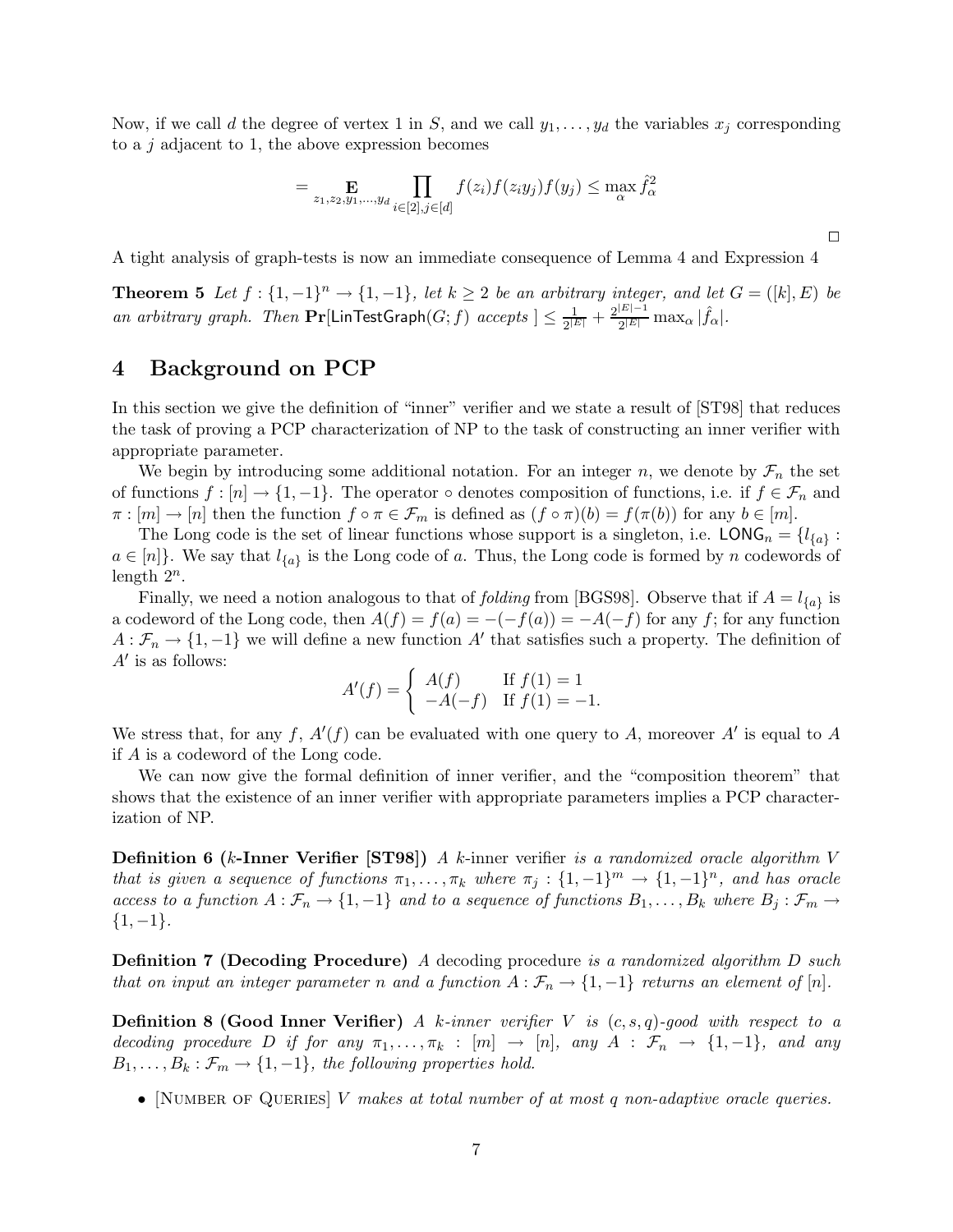- [COMPLETENESS] if A is the Long code of a, and  $B_i$  is the long code of  $b_i$ , and  $\pi_i(b_i) = a$ , then  $\Pr[V(A', B'_1, \ldots, B'_k, \pi_1, \ldots, \pi_k)$ accepts $] \geq c$ .
- [SOUNDNESS] For any constant  $\delta > 0$ , there is a positive constant  $\delta' > 0$  independent of m, n, (but possibly dependent on  $\delta$ ) such that: If  $\Pr[V(A', B'_1, \ldots, B'_k, \pi_1, \ldots, \pi_k)$ accepts $] \geq s + \delta$ . Then  $\Pr[\text{ at least two values out of } D(n, A'), \pi_1(D(m, B_1')), \ldots, \pi_k(D(m, B_k')) \text{ are equal} \geq$  $\delta'.$

The Composition Theorem from [ST98] is as follows.<sup>3</sup>

**Theorem 9 ([ST98])** If there exists a  $(c, s, q)$ -good k-inner verifier V with respect to a decoding procedure D then for any  $\varepsilon > 0$  NP = naPCP<sub>c,s+ $\varepsilon$ </sub>[log, q].

### 5 PCP with Amortized Query Complexity  $1+\varepsilon$

#### 5.1 Construction

We will denote by  $\mathcal{U}\mathcal{F}_n$  the uniform distribution over functions in  $\mathcal{F}_n$ . For any  $\varepsilon > 0$ , we define the distribution  $\mathcal{SF}_{\varepsilon,n}$  over  $\mathcal{F}_n$  as follows: in order to sample a function e according to  $\mathcal{SF}_{\varepsilon,n}$ , for every  $a \in \{1, -1\}^n$  we fix  $e(a) = 1$  with probability  $1 - \varepsilon$ , and we fix  $e(a) = -1$  with probability  $\varepsilon$ .

### 5.1.1 Verifier

For any  $\varepsilon > 0$ , integers h, k, and bipartite graph  $G = ([h], [k], E)$  our inner verifier Inner  $_{G,\varepsilon}$  is described in Figure 1. Inner $G_{\xi}$  is obtained by iterating a basic 3-query inner verifier by Håstad [Hås97]. The basic protocol would access two tables  $A$  and  $B$ , would pick a function  $f$  uniformly from the domain of A, a function g uniformly from the domain of B, and a function  $e$  from the domain of B but with the non-uniform distribution  $\mathcal{SF}_{\varepsilon,m}$ ; the verifier would accept iff  $A(f)B(g) = B((f \circ \pi)ge)$ . By recycling queries, we manage to execute  $|E|$  iterations of the basic protocol while using only  $h + k + |E|$  queries instead of  $3|E|$  queries.

When  $k = h$ , and  $|E| = [k] \times [k]$ , our verifier makes  $k^2$  iterations of the basic protocol by making only  $2k + k^2$  queries (instead of  $3k^2$ ).

### 5.1.2 Decoding Procedure

The decoding procedure  $D$  is based on the fact that, by Parseval's identity, the squares of the Fourier coefficients  $\hat{A}_{\alpha}$ 's and  $\hat{B}_{\beta}$ 's sum to 1 and can hence be thought of as a probability distribution.

For a table  $A: \{1, -1\}^n \to \{1, -1\}$ , the decoding procedure is defined as follows:

• Pick a set  $\alpha \subseteq [n]$  with probability  $\hat{A}_{\alpha}^2$ ; pick a random element  $a \in \alpha$ , return a. (Notice that this is well defined only when  $\hat{A}_{\emptyset} = 0$ , which is true for a folded A.)

<sup>3</sup>Theorem 9 was stated in this form in [ST98] and was a generalization of previous work by several people. We do not have space to give proper references here, but a history of related results can be found in [ST98].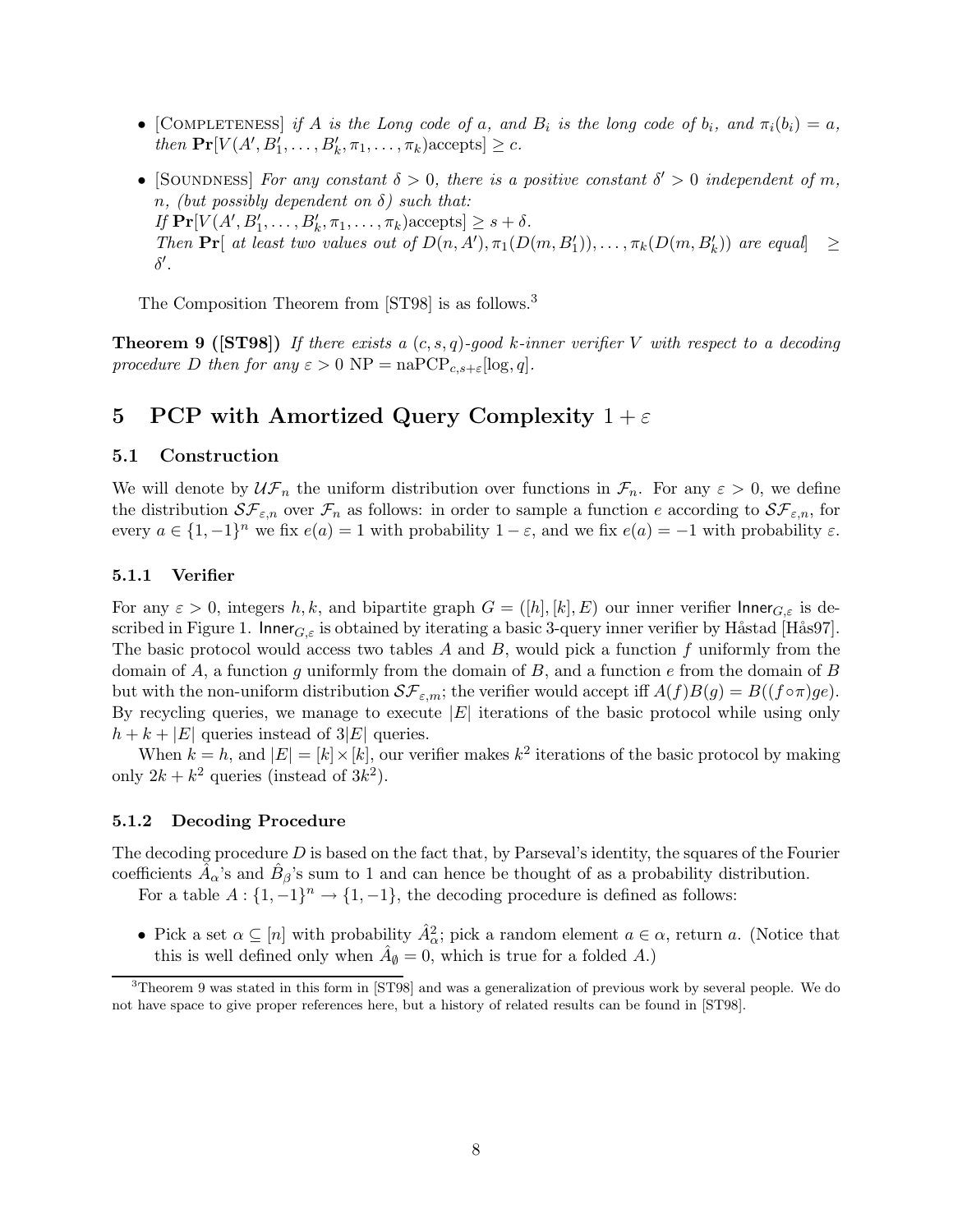$\text{Inner}_{G,\varepsilon}(A, B_1, \ldots, B_k, \pi_1, \ldots, \pi_k)$ Sample independently  $f_1, \ldots, f_h$  from  $\mathcal{UF}_n$ ,  $g_1, \ldots, g_k$  from  $\mathcal{UF}_m$ and, for every  $(i, j) \in E$ ,  $e_{i,j}$  from  $\mathcal{SF}_{\varepsilon,m}$ **if** for all  $(i, j) \in E$  $A'(f_i)B'_{j}(g_j) = B'_{j}((f_i \circ \pi_j)g_j e_{i,j})$ then accept else reject

Figure 1: The inner verifier.

### 5.2 Analysis

Let us fix parameters h, k, graph  $G = ([h], [k], E)$ , parameter  $\varepsilon > 0$ , and consider a possible input  $(A, B_1, \ldots, B_k, \pi_1, \ldots, \pi_k)$  for Inner $_{G,\varepsilon}$ . To simplify notation, we assume that  $A, B_1, \ldots, B_k$  are already the virtual folded tables accessed by the verifier.

The acceptance probability of the inner verifier is given by the following proposition.

### Proposition 10

$$
\mathbf{Pr}[\mathsf{Inner}_{G,\varepsilon}(A,B_1,\ldots,B_k,\pi_1,\ldots,\pi_k) \text{ accepts } ] =
$$
\n
$$
\frac{1}{2^{|E|}} \sum_{S \subseteq E} \left( \mathbf{E}_{\{f_i\}_{i=1}^h,\{g_j\}_{j=1}^k,\{e_{i,j}\}_{(i,j) \in E}} \left[ \prod_{(i,j) \in S} A(f_i) B_j(g_j) B_j((f_i \circ \pi_j) g_j e_{i,j}) \right] \right)
$$

Where  $f_i$  are sampled according to  $\mathcal{UF}_n$ ,  $g_j$  according to  $\mathcal{UF}_m$ , and  $e_{i,j}$  according to  $\mathcal{SF}_{\varepsilon,m}$ . We will introduce some auxiliary notation to simplify the expression. In particular, we define  $t(f,g,j) = \mathbf{E}[A(f)B_j(g)B_j((f \circ \pi_j)ge)],$  where e is sampled according to the distribution  $\mathcal{SF}_{\varepsilon,m}$ .

We also define, for any set  $S \subseteq E$ ,

$$
T_S = \underset{f_1,\ldots,f_h,g_1,\ldots,g_k}{\mathbf{E}} \left[ \prod_{(i,j)\in S} \underset{e_{i,j}}{\mathbf{E}} \left[ A(f_i) B_j(g_j) B_j((f_i \circ \pi_j) g_j e_{i,j}) \right] \right] = \underset{f_1,\ldots,f_h,g_1,\ldots,g_k}{\mathbf{E}} \left[ \prod_{(i,j)\in S} t(f_i,g_j,j) \right]
$$

Then we have

$$
\Pr[\mathsf{Inner}_{G,\varepsilon}(A,B_1,\ldots,B_k,\pi_1,\ldots,\pi_k)\text{ accepts }]=\frac{1}{2^{|E|}}\sum_{S\subseteq E}T_S
$$

Our goal is to show that whenever, for a non-empty  $S$ ,  $T<sub>S</sub>$  is noticeably large, then the decoding procedure has a noticeable probability of success. A result from [ST98] gives such an analysis for the case where S is a subset of  $[2] \times [d]$  for some d. In our analysis we will need the special case of the analysis of [ST98] restricted to  $S = [2] \times [d]$ .

**Lemma 11 ([ST98])** Let  $d \ge 1$  be fixed. For every  $\delta$ , there is a  $\delta' = \text{poly}(\delta)$  such that if  $T_{[2] \times [d]} \ge$  $\delta$  then the decoding procedure succeeds with probability at least  $\delta'$ .

**Lemma 12** Let  $S \subseteq [h] \times [k]$  be non-empty. Then for every  $\delta$ , there is a  $\delta' = \text{poly}(\delta)$  such that if  $T_S > \delta$  then the decoding procedure succeeds with probability at least  $\delta'$ .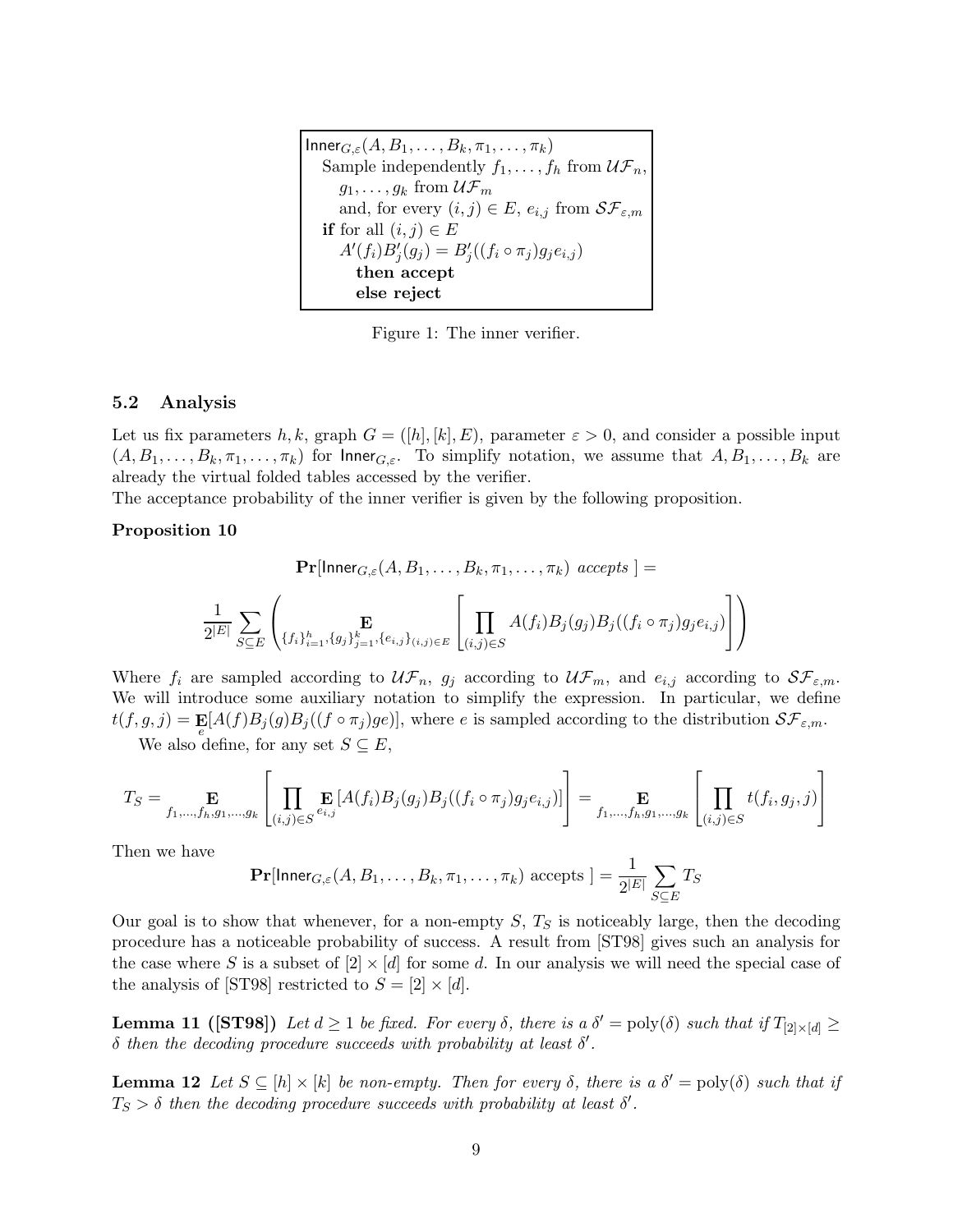PROOF: Up to renaming of the variables, we can assume that S contains a pair of the form  $(1, j)$ , and furthermore that all the pairs of the form  $(1, j)$  are precisely  $(1, 1), \ldots, (1, d)$  where  $d \geq 1$ .

Define

$$
F(f_1,\ldots,f_k,g_1,\ldots,g_k)=\prod_{(1,j)\in S}t(f_1,g_j,j)=\prod_{j=1}^d t(f_1,g_j,j)
$$

and

$$
G(f_2,...,f_k,g_1,...,g_k) = \prod_{(i,j)\in S, i\neq 1} t(f_i,g_j,j)
$$

so that we have

$$
T_S = \mathop{\mathbf{E}}_{f_1,\dots,f_h,g_1,\dots,g_k} F(f_1,\dots,f_h,g_1,\dots,g_k) G(f_2,\dots,f_h,g_1,\dots,g_k)
$$

using Corollary 2 we get that

$$
T_S \leq \sqrt{\sum_{f'_1, f'_2, f_2, \dots, f_k, g_1, \dots, g_k} F(f'_1, f_2, g_1, \dots, g_k) F(f'_2, f_2, g_1, \dots, g_k)}
$$
  
= 
$$
\sqrt{\sum_{f'_1, f'_2, g_1, \dots, g_d} \prod_{i \in [2], j \in [d]} t(f'_i, g_j, j)}
$$

It follows that

$$
\delta < T_S \le \sqrt{T_{[2] \times [d]}}
$$

and using Lemma 11 we can conclude that there exists a  $\delta' = \text{poly}(\delta^2) = \text{poly}(\delta)$  such that the decoding procedure succeeds with probability at least  $\delta'$ .

 $\Box$ 

We can now prove the main result of this section. Notice that Theorem 1 is a consequence of Theorem 9 and of the following theorem (with an appropriate setting of parameters).

**Theorem 13** Inner $_{G,\varepsilon}$  is a  $((1-\varepsilon)^{|E|}, 2^{-|E|}, h+k+|E|)$ -good k-inner verifier.

PROOF: [Of Theorem 13] Clearly Inner<sub>G, $\varepsilon$ </sub> makes  $h + k + |E|$  queries and accepts valid proofs with probability is  $(1 - \varepsilon)^{|E|}$ . Furthermore if its acceptance probability is at least  $2^{-|E|} + \delta$ , then there is a non-empty S such that  $T_S > \delta$ , so that there is a  $\delta'$  (depending only on  $\delta$ ) such that the decoding procedure succeeds with probability at least  $\delta'$ . **2008 . 2008 . 2008 . 2008 . 2008 . 2008 . 2008 . 2008** 

### 6 Hypergraph Tests

It is natural to extend the family of tests, described in section 3, by associating a linearity test LinTestHypergraph(H) with every hypergraph  $H = ([k], E)$  on k vertices, in the following way:

LinTestHypergraph $(H; f)$ Choose uniformly at random  $x_1, \ldots, x_k \in \{1, -1\}^n$ **if**  $\prod_{i \in T} f(x_i) \cdot f(\prod_{i \in S} x_i) = 1$  for all  $T \in E$ then accept else reject

Our intent in this section is to show, that using hypergraph tests would not improve the lower bound of  $1 + \Omega(1/\sqrt{q})$  amortized complexity for q queries.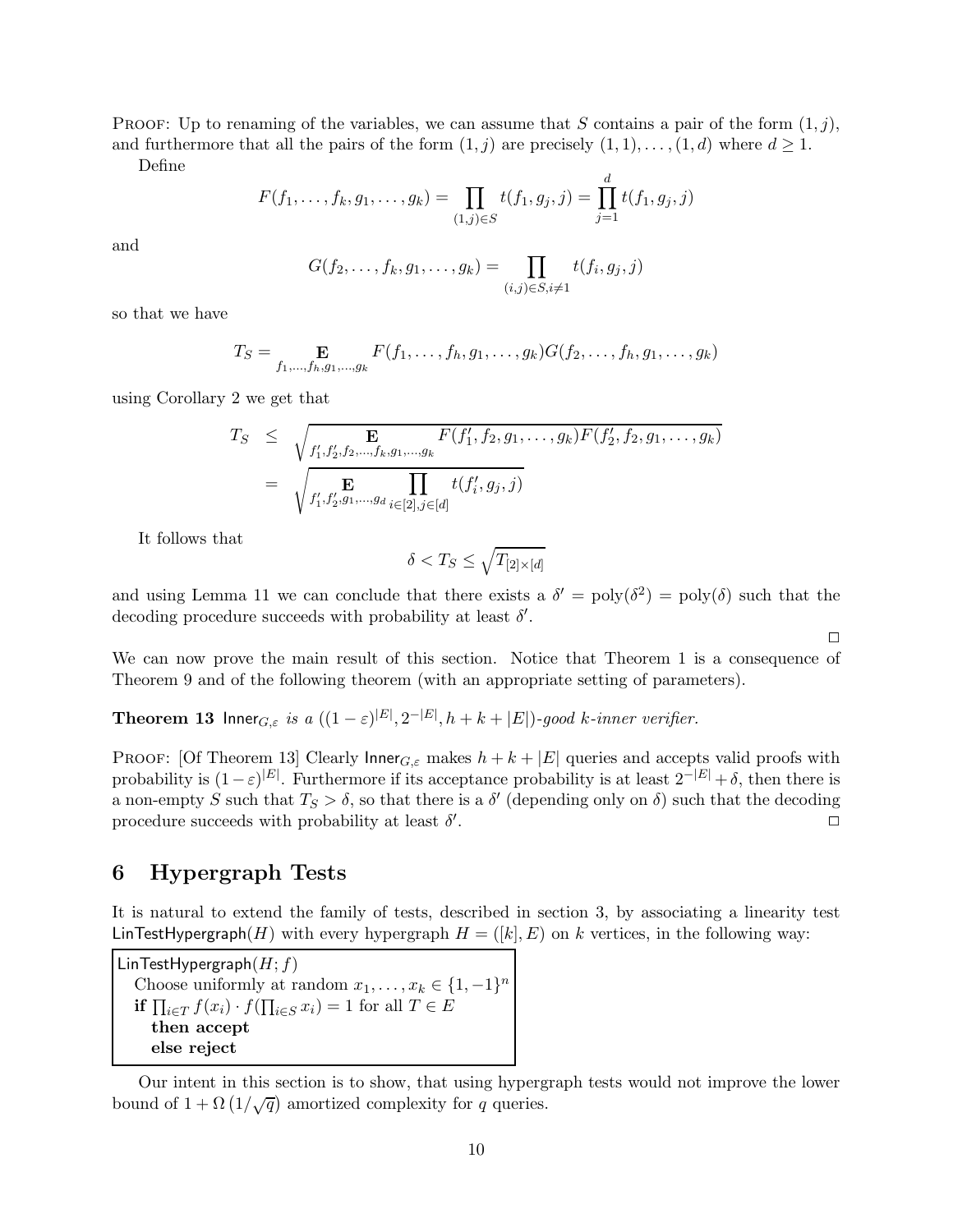We will do so, by describing an explicit function  $f_n$  :  $\{1, -1\}^n \rightarrow \{1, -1\}$ , which has small Fourier coefficients, and for any hypergraph  $H$  the acceptance probability of the test LinTestHypergraph(H) on  $f_n$  is large. In boolean notation, the function  $f_n(x) = f_n(x_1...x_n)$  will be just  $(x_1 \wedge x_2) \oplus (x_3 \wedge x_4) \oplus ...$ 

**Definition 14** Set  $g$  : {1, -1}<sup>2</sup> → {1, -1} by  $g = 1$  on all inputs but (-1, -1), where  $g = -1$ . (Note that g is just a transcription of a boolean boolean AND) to the  $1, -1$  notation.

The function  $f_n : \{1, -1\}^n \to \mathbf{R}$  is set to be  $f_n(x_1, ..., x_n) = g(x_1, x_2)g(x_3, x_4) \cdots g(x_{n-1}, x_n)$ if n is even and  $f_n(x_1...x_n) = f_{n-1}(x_1,...,x_{n-1})$  if n is odd.

We point out, that  $\max |\hat{f}| = \max \hat{f} = 2^{-\lfloor n/2 \rfloor}$ . since  $\max \hat{g} = \frac{1}{2}$  $\frac{1}{2}$ . In the rest of this section we will prove the following result.

**Proposition 15** For any hypergraph H and linearity test LinTestHypergraph $(H)$ , with free bit complexity k and query complexity q, holds:

$$
\mathbf{Pr}[\mathsf{LinTestHypergraph}(H;f_n)~accepts~] \geq \max\{2^{k-q},2^{-{k \choose 2}}\}~.
$$

First, note that, similarly to (4),

$$
\Pr[\mathsf{LinTestHypergraph}(H; f) \text{ accepts }] = \frac{1}{2^{|E|}} \sum_{\mathcal{S} \subseteq E} \mathop{\mathbf{E}}_{x_1, \dots, x_k} \left[ \prod_{T \in \mathcal{S}} \prod_{i \in T} f(x_i) \cdot f\left(\prod_{i \in T} x_i\right) \right] \tag{5}
$$

In order to simplify this expression, we need to introduce some notation. Let  $\mathcal{F} = \{\{1\}, ..., \{k\}\}\cup$  $E := \{F_1...F_q\}$ , be a family of all the vertices and the edges of H, viewed as subsets of  $\{1,\ldots,k\}$ . Let **A** be a  $k \times q$  zero-one matrix whose q columns are given by  $F_1...F_q$ , which we view as 0,1 vectors of length k (in particular, the first k columns of **A** form the  $k \times k$  identity matrix). Let  $u_T$ , for  $T \in E$  be a zero-one vector of length q which is 1 if  $F_i$  is either T or a singleton, corresponding to a vertex than  $T$  passes through; and 0 otherwise.

For 
$$
\mathcal{R} \subseteq 2^{[k]}
$$
, let  $\mathbf{E}(f, \mathcal{R}) := \mathbf{E} \left[ \prod_{R \in \mathcal{R}} f \left( \prod_{l \in R} x_l \right) \right]$ .

Let  $U = \text{Span } (u_T)_{T \in E}$  be a d-dimensional subspace of  $\mathbb{Z}_2^q$  $_2^q$ , then for a boolean f, (5) is just

$$
\sum_{\mathcal{S} \subseteq E} \mathbf{E}_{x_1, \dots, x_k} \left[ \prod_{i \in \mathcal{B}_{T \in \mathcal{S}} u_T(i) = 1} f \left( \prod_{l \in F_i} x_l \right) \right] = \frac{1}{2^d} \sum_{u = (u(1), \dots u(q)) \in U} \mathbf{E}_{x_1, \dots, x_k} \left[ \prod_{i \in u(i) = 1} f \left( \prod_{l \in F_i} x_l \right) \right] = \frac{1}{2^d} \sum_{u = (u(1), \dots u(q)) \in U} \mathbf{E}(f, \{F_i : u(i) = 1\}).
$$
\n(6)

Our goal is to show that many of the terms  $\mathbf{E}(f, \{F_i : u(i) = 1\})$  are 1.

**Definition 16** A family  $\mathcal{R} \subseteq 2^{[k]}$  is an "even cover", iff any element  $i \in \{1, ..., k\}$  and any pair of elements  $i \neq j \in \{1, ..., k\}$  are covered an even number of times by the sets  $R \in \mathcal{R}$ .

**Lemma 17** Let  $\mathcal{R} \subseteq 2^{[k]}$ . If  $\mathcal{R}$  is an even cover, than  $\mathbf{E}(f_n, \mathcal{R}) = 1$ . For any  $\mathcal{R}$ ,  $\mathbf{E}(f_n, \mathcal{R}) \geq 0$ .

PROOF: Let  $\mathcal{R} \subseteq 2^{[k]}$ . Observe, that for any integer m and function  $f : \{1, -1\}^m \to \mathbf{R}$ , the average  $\mathbf{E}(f,\mathcal{R}) :=$  $x_1,...,x_k \in \{1,-1\}^m$  $[\prod_{R \in \mathcal{R}} f(\prod_{l \in R} x_l)]$  is well-defined. The definition of  $f_n$  as a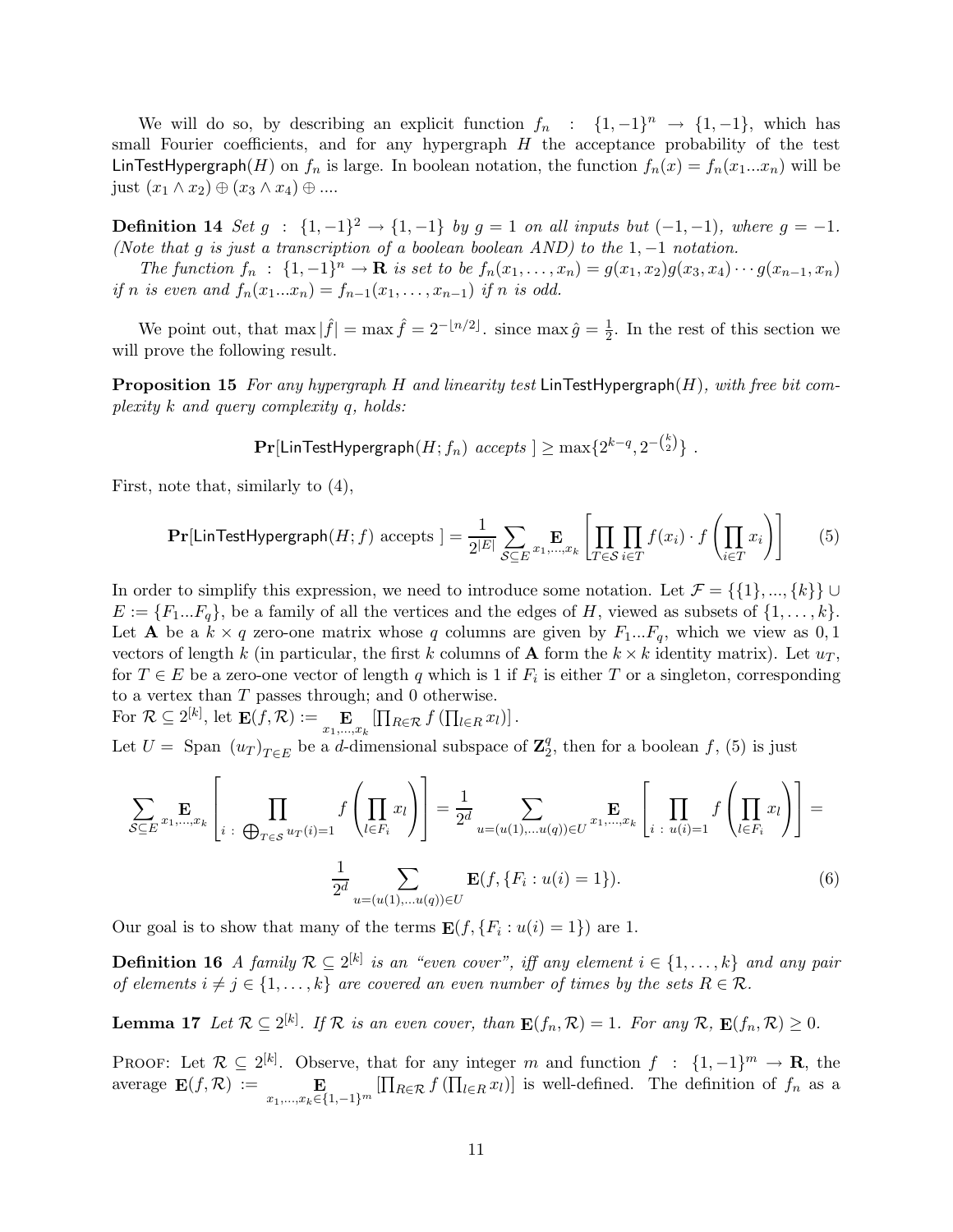product of  $\lfloor n/2 \rfloor$  disjoint copies of g implies  $\mathbf{E}(f_n, \mathcal{R}) = (\mathbf{E}(g, \mathcal{R}))^{n/2}$ . Therefore, it suffices to prove the lemma for g.

We start with the first item, and claim that for *any* choice of  $x_1, \ldots, x_k \in \{-1, 1\}^2$  holds  $\prod_{R \in \mathcal{R}} g\left(\prod_{l \in R} x_l\right) = 1.$ 

For this purpose, instead of working with functions from  $\{-1,1\}^n$  to  $\{-1,1\}$ , it will be convenient to revert to boolean notation, and to deal with functions from  $\{0,1\}^n$  to  $\{0,1\}$ .

Let  $x_i = (a_i, b_i) \in \mathbb{Z}^2$ , for  $i = 1...k$ . Recalling the definition of g as the boolean product, we want to show, that  $\sum_{R\in\mathcal{R}}\left(\sum_{j\in R}a_j\right)\cdot\left(\sum_{l\in R}b_l\right)=0$  (in  $\mathbf{Z}_2$ ), for any choice of  $a_1...a_k$ ,  $b_1...b_k\in\mathbf{Z}$ .

For  $i = 1...k$ , let  $N_i$  be the number of times that i is covered by the sets in  $\mathcal{R}$ , and for  $i \neq j$  let  $M_{ij}$  be the number of times the pair i, j is covered by the sets in R. Opening up the brackets, we see that

$$
\sum_{R \in \mathcal{R}} \left( \sum_{j \in R} a_j \right) \cdot \left( \sum_{l \in R} b_l \right) = \sum_{i=1}^t N_i a_i \cdot b_i + \sum_{1 \le i \ne j \le t} M_{ij} a_i \cdot b_j = 0,
$$

since in our case all the numbers  $N_i$  and  $M_{ij}$  are even.

We pass to the second item of the lemma. We have to show, that the boolean function

$$
h(a_1...a_k, b_1...b_k) := \sum_{R \in \mathcal{R}} \left(\sum_{j \in R} a_j\right) \cdot \left(\sum_{l \in R} b_l\right)
$$

has at least as many zeroes as it has ones on  $\mathbb{Z}_2^k \times \mathbb{Z}_2^k$ . Note, that for any fixed choice of  $a_1...a_k$ , the function h becomes a *linear functional* on  $Z_2^k$ . The claim follows, since a linear functional is zero with probability either 1 (if it is identically zero) or  $\frac{1}{2}$ . The contract of the contract of  $\Box$ 

PROOF: First, we show the set W of vectors  $u \in U$ , such that the family  $\mathcal{R} = \{F_i : u(i) = 1\}$  is an even cover, to be a linear subspace of  $U$ . For this purpose, consider the following transformation  $\Phi$  from  $\mathbf{Z}_2^k$  to  $\mathbf{Z}_2^{k(k+1)/2}$  $\mathbf{z}^{(k+1)/2}$ : For  $v \in \mathbf{Z}_2^k$ , the vector  $\Phi(v)$  will be indexed by pairs  $(i, i)$  and  $(i, j)$ , for  $1 \leq i < j \leq k$ , where  $\Phi(v)_{ii} = v_i \cdot v_i = v_i$ , and  $\Phi(v)_{ij} = v_i \cdot v_j$ . The multiplication is in  $\mathbb{Z}_2$ .

The point is in the following simple fact: A family  $\mathcal{R} \subseteq 2^{[k]}$  is an even cover of  $\{1,\ldots,k\}$  iff  $\sum_{R \in \mathcal{R}} \Phi(R) = 0$ . The summation here is in  $Z_2^{k(k+1)/2}$ .  $2^{k(k+1)/2}$ .

Let  $\Phi(\mathbf{A})$  be the  $(k(k+1)/2) \times q$  zero-one matrix with columns  $\Phi(F_1)...\Phi(F_q)$ , and let  $V \subseteq \mathbf{Z}_2^q$ 2 be the row space of  $\Phi(\mathbf{A})$ . We have:

$$
W = \left\{ u \in U : \sum_{i} u(i) \Phi(F_i) = 0 \right\} = U \cap V^{\perp}, \tag{7}
$$

where  $V^{\perp} \subseteq \mathbb{Z}_2^q$  denotes the linear subspace of vectors orthogonal to V.

Therefore, we have to solve the question of finding a lower bound for the size of the intersection  $U \cap V^{\perp}$  of two subspaces.

Let  $X \subseteq \mathbb{Z}_2^q$  be the subspace spanned by the first k rows of  $\Phi(\mathbf{A})$ . Note, that these are, by the definition of  $\Phi$ , precisely the rows of **A** itself, and, in particular, dim  $X = k$ . We claim that U and  $V^{\perp}$  are subspaces of  $X^{\perp}$ . This is immediate for  $V^{\perp}$ , since  $X \subseteq V$ . As for U, recall  $U = \text{Span } \{u_T\}_{T \in E}.$  Therefore, it is enough to show that for any  $T \in E$  holds  $u_T \in X^{\perp}$ , which just restates the obvious fact that the sets  $\{\{i\} : i \in T\}$  and T itself, cover every vertex in  $\{1...k\}$ an even number of times.

We recall two simple facts from linear algebra: (1) For any subspace X of  $\mathbb{Z}_2^q$  holds  $\dim(X)$  +  $\dim(X^{\perp}) = q$ .

(2) For any two subspaces Y and Z of a space S holds dim  $(Y \cap Z) \ge$  dim  $(Y) +$  dim  $(Z) -$  dim  $(S)$ .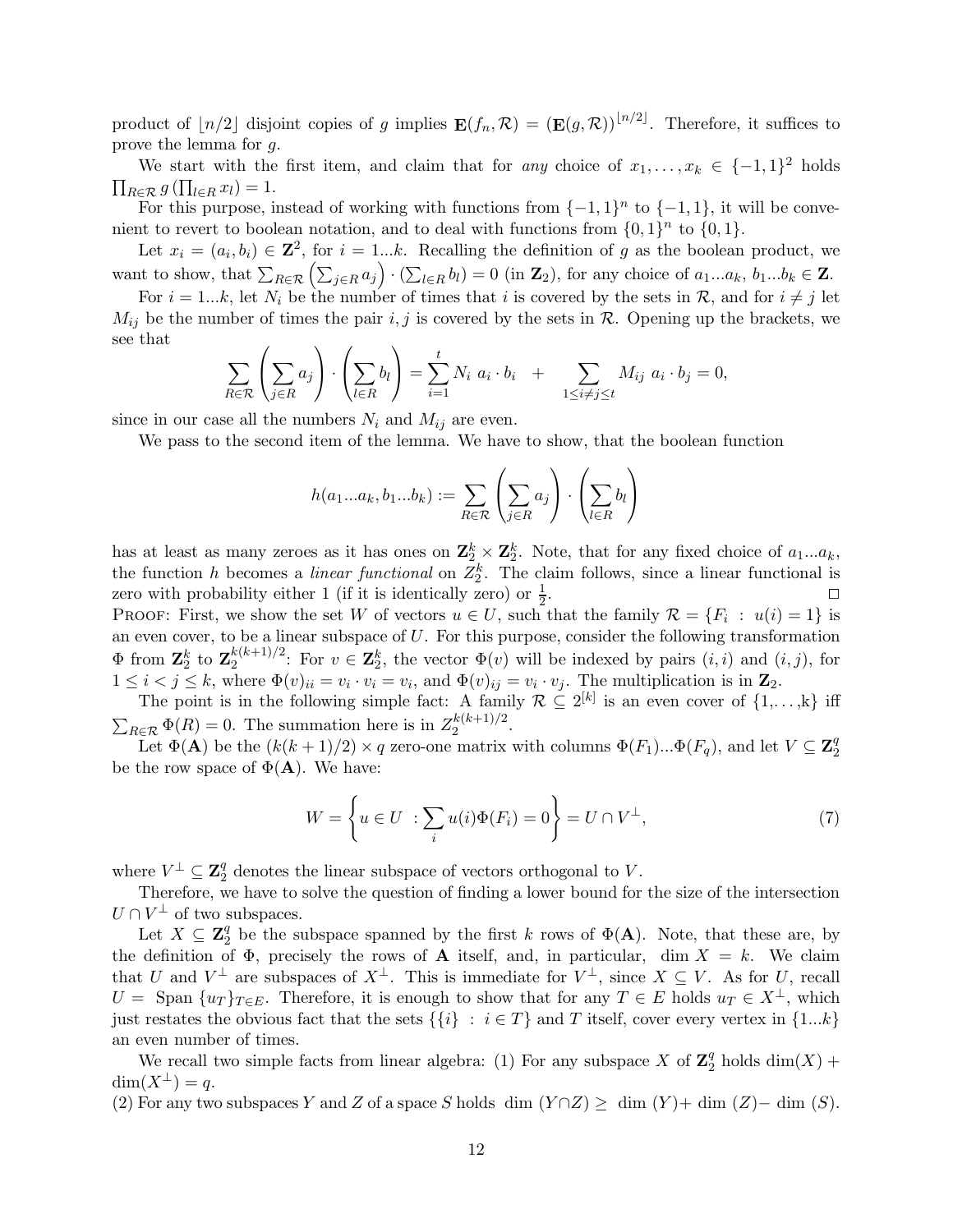Therefore we have two lower bounds on  $\dim (U \cap V^{\perp})$ : Trivially,

$$
\dim (U \cap V^{\perp}) \geq 0,
$$

on the other hand,

$$
\dim (U \cap V^{\perp}) \ge d + (q - k(k+1)/2) - (q - k) = d - k(k-1)/2.
$$

**Lemma 18** The number of vectors  $u \in U$ , such that the family  $\mathcal{R} = \{F_i : u(i) = 1\}$  is an even cover, is at least max $\{1, 2^{d - \binom{k}{2}}\}.$ 

#### Lemma 19

$$
d \leq q - k.
$$

PROOF: In the notation of the proof of lemma 18, we have shown that U is a subspace of  $X^{\perp}$ . Therefore:

$$
q - k = \dim (X^{\perp}) \ge \dim (U) = d.
$$

 $\Box$ 

 $\Box$ 

Proposition 15 now follows from lemma 17, lemma 18, lemma 19 and (6).

We are now ready to state and prove the main result of this section.

**Theorem 20** For any hypergraph H the amortized query complexity of LinTestHypergraph(H) is at least  $1 + \Omega(1/\sqrt{q})$ .

PROOF: The theorem follows from proposition 15, by checking the two cases:  $q \leq k(k+1)/2$ , or  $q > k(k+1)/2$ .

### Acknowledgments

Thanks to Madhu Sudan for suggestions that significantly simplified our earlier proofs.

### References

- [ALM+98] S. Arora, C. Lund, R. Motwani, M. Sudan, and M. Szegedy. Proof verification and hardness of approximation problems. Journal of the ACM, 45(3):501–555, 1998. Preliminary version in Proc. of FOCS'92.
- [AS97] S. Arora and M. Sudan. Improved low degree testing and its applications. In *Proceedings* of the 29th ACM Symposium on Theory of Computing, pages 485–495, 1997.
- [AS98] S. Arora and S. Safra. Probabilistic checking of proofs: A new characterization of NP. Journal of the ACM,  $45(1)$ :70–122, 1998. Preliminary version in Proc. of FOCS'92.
- [Bel96] M. Bellare. Proof checking and approximation: Towards tight results. Sigact News, 27(1), 1996.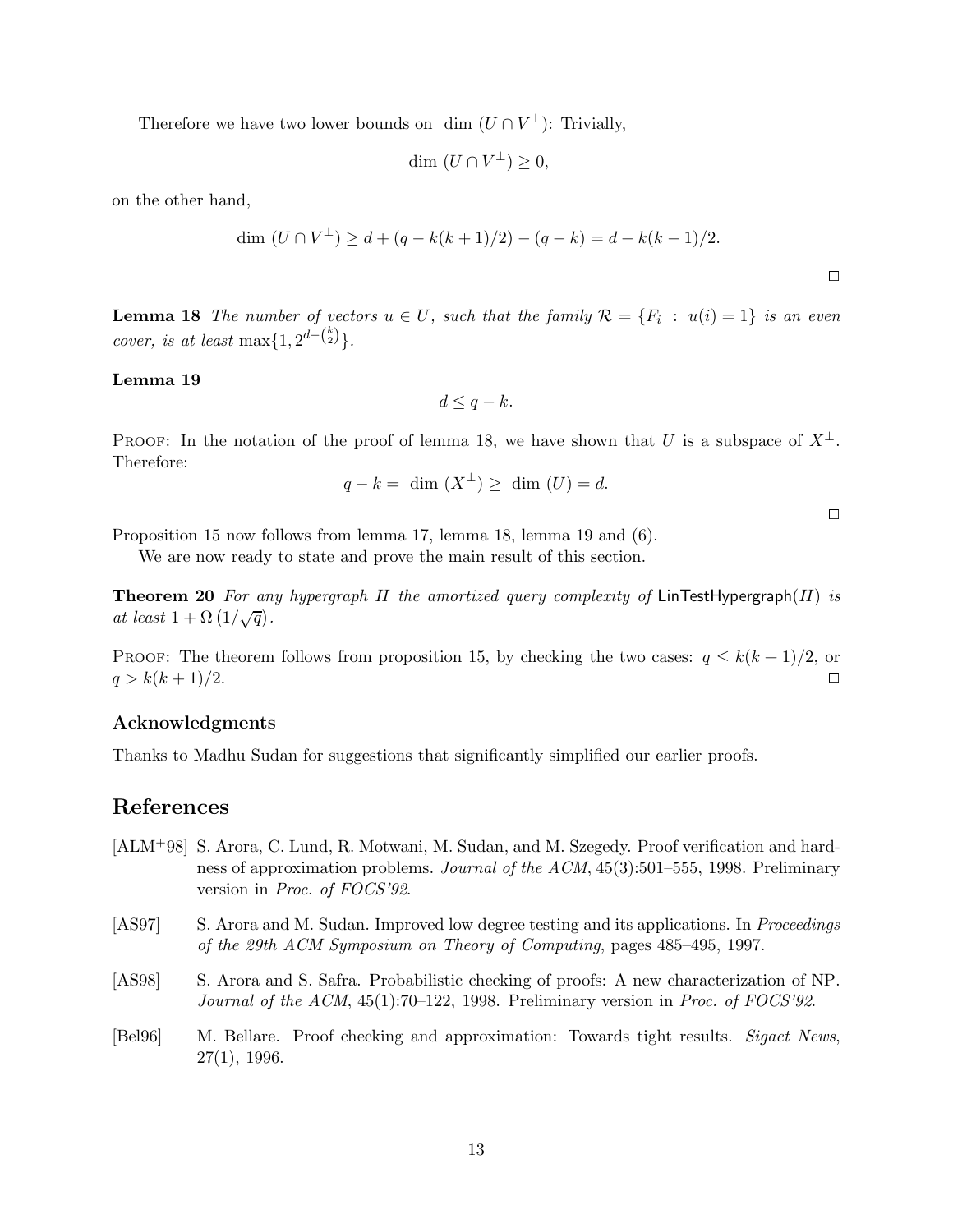- [BGLR93] M Bellare, S. Goldwasser, C. Lund, and A. Russell. Efficient probabilistically checkable proofs and applications to approximation. In Proceedings of the 25th ACM Symposium on Theory of Computing, pages 294–304, 1993. See also the errata sheet in Proc of STOC'94.
- [BGS98] M. Bellare, O. Goldreich, and M. Sudan. Free bits, PCP's and non-approximability towards tight results. SIAM Journal on Computing, 27(3):804–915, 1998. Preliminary version in Proc. of FOCS'95.
- [BLR90] M. Blum, M. Luby, and R. Rubinfeld. Self-testing/correcting with applications to numerical problems. In Proceedings of the 22nd ACM Symposium on Theory of Computing, pages 73–83, 1990.
- [BS94] M. Bellare and M. Sudan. Improved non-approximability results. In Proceedings of the 26th ACM Symposium on Theory of Computing, pages 184–193, 1994.
- [Cre95] N. Creignou. A dichotomy theorem for maximum generalized satisfiability problems. Journal of Computer and System Sciences, 51(3):511–522, 1995.
- [DFK+99] I. Dinur, E. Fischer, G. Kindler, R. Raz, and S. Safra. PCP characterizations of NP: Towards a polynomially-small error-probability. In Proceedings of the 31st ACM Symposium on Theory of Computing, pages 29–40, 1999.
- [FGL<sup>+</sup>91] U. Feige, S. Goldwasser, L. Lovász, S. Safra, and M. Szegedy. Approximating clique is almost NP-complete. In Proceedings of the 32nd IEEE Symposium on Foundations of Computer Science, pages 2–12, 1991.
- [FK94] U. Feige and J. Kilian. Two prover protocols low error at affordable rates. In Proceedings of the 26th ACM Symposium on Theory of Computing, pages 172–183, 1994.
- [Hås96] J. Håstad. Clique is hard to approximate within  $n^{1-\epsilon}$ . In Proceedings of the 37th IEEE Symposium on Foundations of Computer Science, pages 627–636, 1996.
- [Hås97] J. Håstad. Some optimal inapproximability results. In *Proceedings of the 29th ACM* Symposium on Theory of Computing, pages 1–10, 1997.
- [KMSV99] S. Khanna, R. Motwani, M. Sudan, and U. Vazirani. On syntactic versus computational views of approximability. SIAM Journal on Computing, 28(1):164–191, 1999. Preliminary version in *Proc. of FOCS'94*.
- [KSW97] S. Khanna, M. Sudan, and D.P. Williamson. A complete classification of the approximability of maximization problems derived from boolean constraint satisfaction. In Proceedings of the 29th ACM Symposium on Theory of Computing, pages 11–20, 1997.
- [RS97] R. Raz and S. Safra. A sub-constant error-probability low-degree test, and a subconstant error-probability PCP characterization of NP. In Proceedings of the 29th ACM Symposium on Theory of Computing, pages 475–484, 1997.
- [ST98] M. Sudan and L. Trevisan. Probabilistically checkable proofs with low amortized query complexity. In Proceedings of the 39th IEEE Symposium on Foundations of Computer Science, 1998.